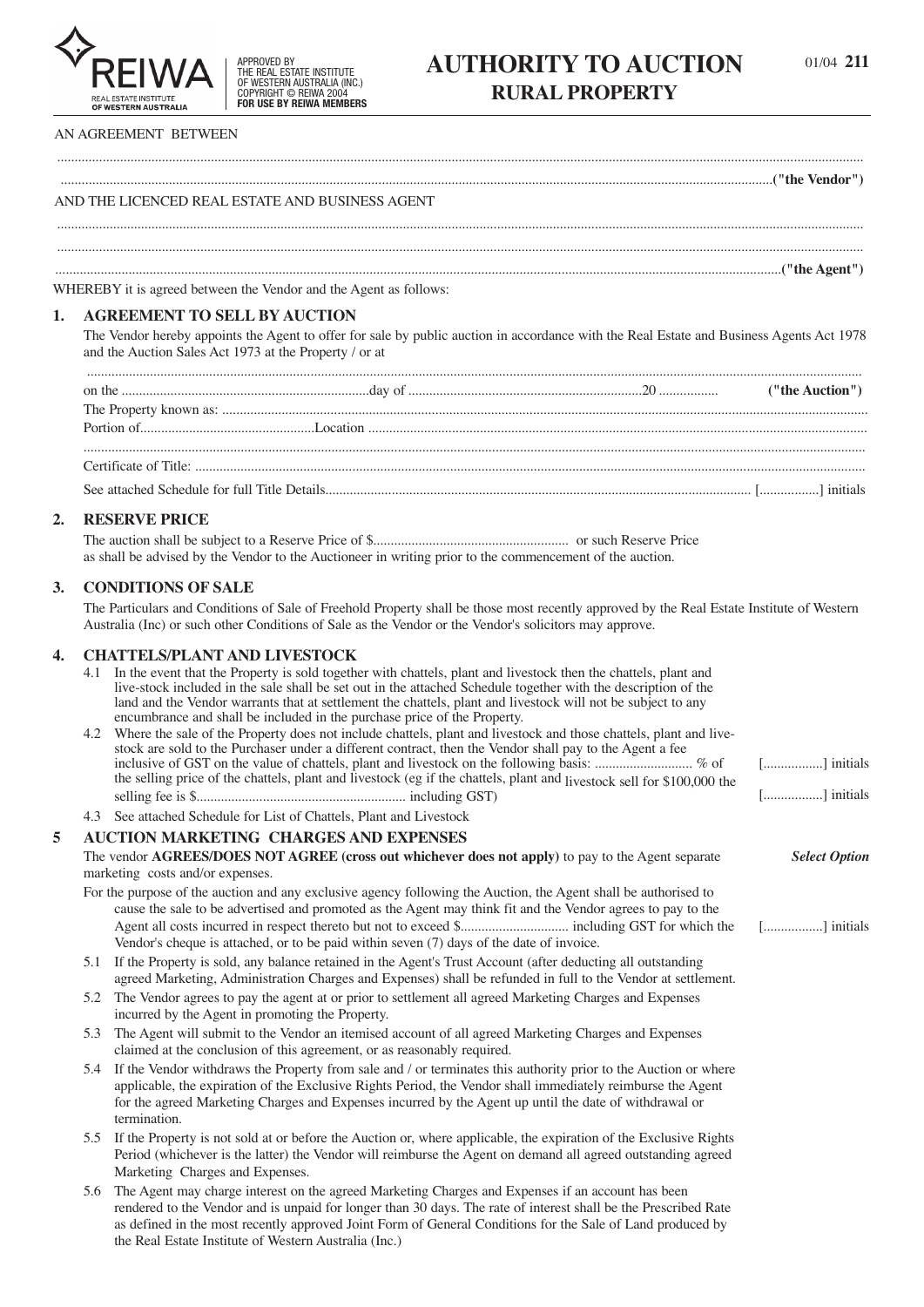## **6. COSTS OF IDENTIFICATION OF AGENTS IN ADVERTISEMENTS**

- **(a) Pursuant to clause 8 of the REIWA Members' Codes of Practice, REIWA members who are agents are required in all advertisements to clearly show the agent's full trading name, together with the telephone number of the agent's principal licensed office or relevant branch office.**
- **(b) The vendor AGREES/DOES NOT AGREE (cross out whichever does not apply) to pay for the advertising costs otherwise payable under this agreement associated with the agent complying with the requirements of clause 8 of the REIWA Members' Codes of Practice.**

#### **7. TERMS OF SALE**

The Property shall be sold at or above the Reserve Price or at any other price as the Vendor may agree to accept at the time of the auction **on the following terms:**

- 7.1 A deposit of ....................%. (per centum) of the purchase price shall be paid upon the signing of the contract;
- **7.2 The settlement date shall be the ............................................................ day of ..................................... 20.........;**
- 7.3 The Agent is hereby authorised to sign on the Vendor's behalf the Contract for such sale and shall be authorised to receive the deposit **from the Purchaser and hold that deposit as stakeholder; and**
- 7.4 The Property is sold with vacant possession or will be sold subject to those leases an encumbrances as detailed below.

**...................................................................................................................................................................................................................... ......................................................................................................................................................................................................................**

**......................................................................................................................................................................................................................**

## **8. AGENT'S AUCTION FEE (FOR THE PROPERTY BEING SOLD AT OR PRIOR TO THE AUCTION)**

NOTICE: Fees charged by real estate agents are not fixed by law, and are to be agreed between vendor and agent.

**8.1 The following Agent's Auction Fee has been agreed.**

|     | *(a) The Agent's Auction Fee inclusive of GST                                                                                                                                                                   |                               |     | $\lfloor$ ] initials |
|-----|-----------------------------------------------------------------------------------------------------------------------------------------------------------------------------------------------------------------|-------------------------------|-----|----------------------|
|     | *(b) The Agent's Auction Fee, inclusive of GST being                                                                                                                                                            | % of the actual selling price |     |                      |
|     | For example, if the actual selling price is                                                                                                                                                                     |                               |     |                      |
|     | the Agent's Auction Fee inclusive of GST is                                                                                                                                                                     |                               | OR. | [] initials          |
|     | (delete or complete as appropriate whenever asterisk $(*)$ ) appears                                                                                                                                            |                               |     | [] initials          |
| (d) | In addition to the advertising and promotion costs referred to in Clause 5 the Agent will be entitled to<br>be reimbursed for the following expenses incurred by the Agent and will be payable by the Vendor on |                               |     |                      |
|     | Item of Expense including GST                                                                                                                                                                                   | Amount                        |     |                      |

| [] initials |  |  |
|-------------|--|--|
| [] initials |  |  |
| [] initials |  |  |
| [] initials |  |  |

**8.2 The Agent's Auction Fee shall be paid by the Vendor to the Agent in the event of:**

- **(a) The Property is sold or transferred prior to the Auction or at the Auction; or**
- (b) at any time, up to and including the date of the Auction, a purchaser introduced to the Vendor, or the **Property contracts to purchase the Property, or gets another person or entity to purchase the Property or otherwise becomes a legal or beneficial owner of the Property;**
- (c) the Property is sold to a purchaser in any of the abovementioned circumstances and the sale is not **completed owing to the fault of the Vendor.**

**8.3 Agent's Offering Fee:**

| If no sale takes place, or if the Property is withdrawn from sale, then the Agent shall be paid an Agent's |        |             |
|------------------------------------------------------------------------------------------------------------|--------|-------------|
|                                                                                                            |        | [] initials |
| maximum disbursements incurred by the Agent.                                                               |        |             |
| Item of Expense including GST                                                                              | Amount |             |
|                                                                                                            |        | .           |

|   | '12 IS<br>       |
|---|------------------|
|   | initials<br>     |
| . | a initials.<br>. |
|   | . <b>.</b> .     |

*Select Option*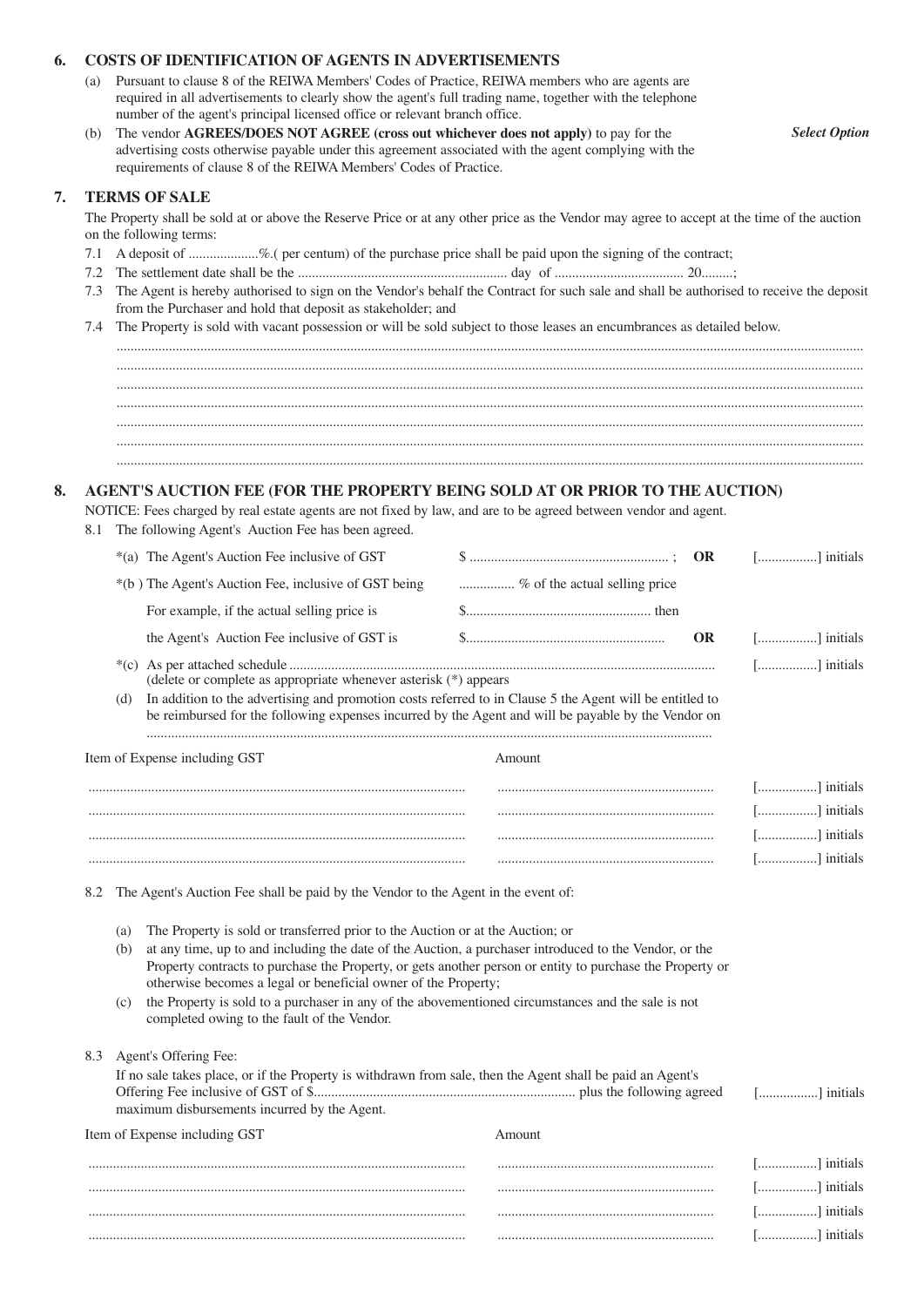# **9. EXCLUSIVE AGENCY FOLLOWING AUCTION**

| EXCLUSIVE AGENCY FOLLOWING AUCTION<br>(only applicable if the Property does not sell at or before Auction)                                                                                                                                                                                                                     |                                                |     |                      |
|--------------------------------------------------------------------------------------------------------------------------------------------------------------------------------------------------------------------------------------------------------------------------------------------------------------------------------|------------------------------------------------|-----|----------------------|
| The vendor GRANTS/DOES NOT GRANT (cross out whichever does not apply) the Agent an exclusive                                                                                                                                                                                                                                   |                                                |     | <b>Select Option</b> |
| right for the sale of the Property by private treaty following the Auction.                                                                                                                                                                                                                                                    |                                                |     |                      |
| Should the Vendor have agreed to grant the agent an exclusive right for the sale of the Property, that exclusive                                                                                                                                                                                                               |                                                |     |                      |
| right commences immediately following the conclusion of the Auction and continues until midnight on                                                                                                                                                                                                                            |                                                |     |                      |
|                                                                                                                                                                                                                                                                                                                                |                                                |     |                      |
| introducing a purchaser to the Property and selling the Property to such a purchaser within the Exclusive Rights                                                                                                                                                                                                               |                                                |     |                      |
| Period at a price not less than the Reserve Price or such other price as the Vendor shall accept the Agent shall                                                                                                                                                                                                               |                                                |     |                      |
| be entitled to the following agreed Agent's Selling Fee:                                                                                                                                                                                                                                                                       |                                                |     |                      |
| *(a) The Agent's Selling Fee inclusive of GST                                                                                                                                                                                                                                                                                  |                                                |     | [] initials          |
| *(b) Agent's Selling Fee inclusive of GST, being                                                                                                                                                                                                                                                                               | % of the actual selling price of the property. |     |                      |
| (For example, if the actual selling price is                                                                                                                                                                                                                                                                                   |                                                |     |                      |
|                                                                                                                                                                                                                                                                                                                                |                                                | OR. | [] initials          |
|                                                                                                                                                                                                                                                                                                                                |                                                |     | [] initials          |
| ( $*$ ) delete or complete as appropriate wherever $(*)$ appears.                                                                                                                                                                                                                                                              |                                                |     |                      |
| In addition to the advertising and promotion costs referred to in clause 5, should the Vendor grant the Agent an<br>exclusive right to sell the Property pursuant to this clause the Agent will be entitled to be reimbursed for the<br>following expenses incurred by him and those expenses will be payable by the Vendor on |                                                |     |                      |
|                                                                                                                                                                                                                                                                                                                                |                                                |     |                      |
| Item of expense inclusive of GST                                                                                                                                                                                                                                                                                               |                                                |     |                      |
|                                                                                                                                                                                                                                                                                                                                |                                                |     | [] initials          |
|                                                                                                                                                                                                                                                                                                                                |                                                |     | [] initials          |
|                                                                                                                                                                                                                                                                                                                                |                                                |     |                      |
|                                                                                                                                                                                                                                                                                                                                |                                                |     | [] initials          |
|                                                                                                                                                                                                                                                                                                                                |                                                |     |                      |
|                                                                                                                                                                                                                                                                                                                                |                                                |     |                      |
| If the Vendor has granted the Agent an exclusive agency under this clause then                                                                                                                                                                                                                                                 |                                                |     |                      |
| the Agent's Selling Fee shall also be paid by the Vendor to the Agent in the event of:                                                                                                                                                                                                                                         |                                                |     |                      |
| during the Exclusive Rights Period the Property is sold or transferred; or<br>(a)                                                                                                                                                                                                                                              |                                                |     |                      |
| at any time a purchaser introduced to the Vendor, or the Property, during the Exclusive Rights Period<br>(b)                                                                                                                                                                                                                   |                                                |     |                      |
| contracts to purchase the Property, or gets another person or entity to purchase the Property or                                                                                                                                                                                                                               |                                                |     |                      |
| otherwise becomes a legal or beneficial owner of the Property; or                                                                                                                                                                                                                                                              |                                                |     |                      |
| the Property is sold to a purchaser in any of the abovementioned circumstances and the sale is not<br>(c)                                                                                                                                                                                                                      |                                                |     |                      |
| completed owing to the fault of the Vendor.                                                                                                                                                                                                                                                                                    |                                                |     |                      |
| 9.1 Sale Takes Places After the Exclusive Rights Period                                                                                                                                                                                                                                                                        |                                                |     |                      |
| The vendor AGREES/DOES NOT AGREE (cross out whichever does not apply) to pay to the Agent                                                                                                                                                                                                                                      |                                                |     | <b>Select Option</b> |
| the Agent's Selling Fee in circumstances where the sale of the Property to a purchaser introduced to the                                                                                                                                                                                                                       |                                                |     |                      |
| Property by the Agent during the Exclusive Rights Period does not take place until after the expiration of                                                                                                                                                                                                                     |                                                |     |                      |
| the Exclusive Rights Period provided that the sale takes place within a period of  days                                                                                                                                                                                                                                        |                                                |     |                      |
| following the expiration of the exclusive rights period. Should the vendor elect in this clause not to be<br>liable to pay a selling fee to the Agent if the sale of the Property to a purchaser does not take place until                                                                                                     |                                                |     |                      |
| after the expiration of the exclusive rights period, then the Agent shall not be entitled to a selling fee except                                                                                                                                                                                                              |                                                |     |                      |
| to the extent that the agent is otherwise entitled to marketing charges and expenses or advertising and                                                                                                                                                                                                                        |                                                |     |                      |
| promotion costs in the manner referred to in this agreement if the Property is not sold.                                                                                                                                                                                                                                       |                                                |     |                      |
| 9.2 If after the end of the Exclusive Rights Period the Vendor enters into a Selling Agency Agreement to sell                                                                                                                                                                                                                  |                                                |     |                      |
| the Property through another lawfully authorised Real Estate Agent, then the Agent shall not be entitled to a                                                                                                                                                                                                                  |                                                |     |                      |
| Selling Fee where the new listing agent is entitled to a Selling Fee in accordance with the new agency                                                                                                                                                                                                                         |                                                |     |                      |
| agreement then Clause 9.1 shall not apply.                                                                                                                                                                                                                                                                                     |                                                |     |                      |
| <b>VENDOR INTRODUCES PURCHASER</b>                                                                                                                                                                                                                                                                                             |                                                |     |                      |
|                                                                                                                                                                                                                                                                                                                                |                                                |     |                      |

The Vendor(s) agree to pay the Agent's Auction Fee or Agent's Selling Fee on the terms set out in this Agreement PROVIDED THAT, regardless of anything contained in those terms, the Vendor(s) and Agent agree that if, prior **to the Auction or where applicable, during the Exclusive Rights Period, the Vendor(s) introduce the ultimate** purchaser of the Property to the Property themselves the Vendor(s) \*WILL/WILL NOT be liable to pay the **Agent's Auction Fee or Agent's Selling Fee to the Agent. \*CROSS OUT WHICHEVER DOES NOT APPLY [.................] initials**

### **11. FEE PAYABLE ON SETTLEMENT**

Either the Agent's Auction Fee or the Agent's Selling Fee will only be payable to the Agent on the settlement of the transaction that gives rise to the Agent's entitlement to that fee, PROVIDED THAT if there is a failure to settle the transaction and that failure is due to the fault of the vendor the fee will be payable immediately. In this clause, "settlement", in relation to a transaction:

*Select Option*

(a) where the transaction is to be completed by the payment of the purchase price by way of a single payment (over and above the **deposit) means the payment of the purchase price; or**